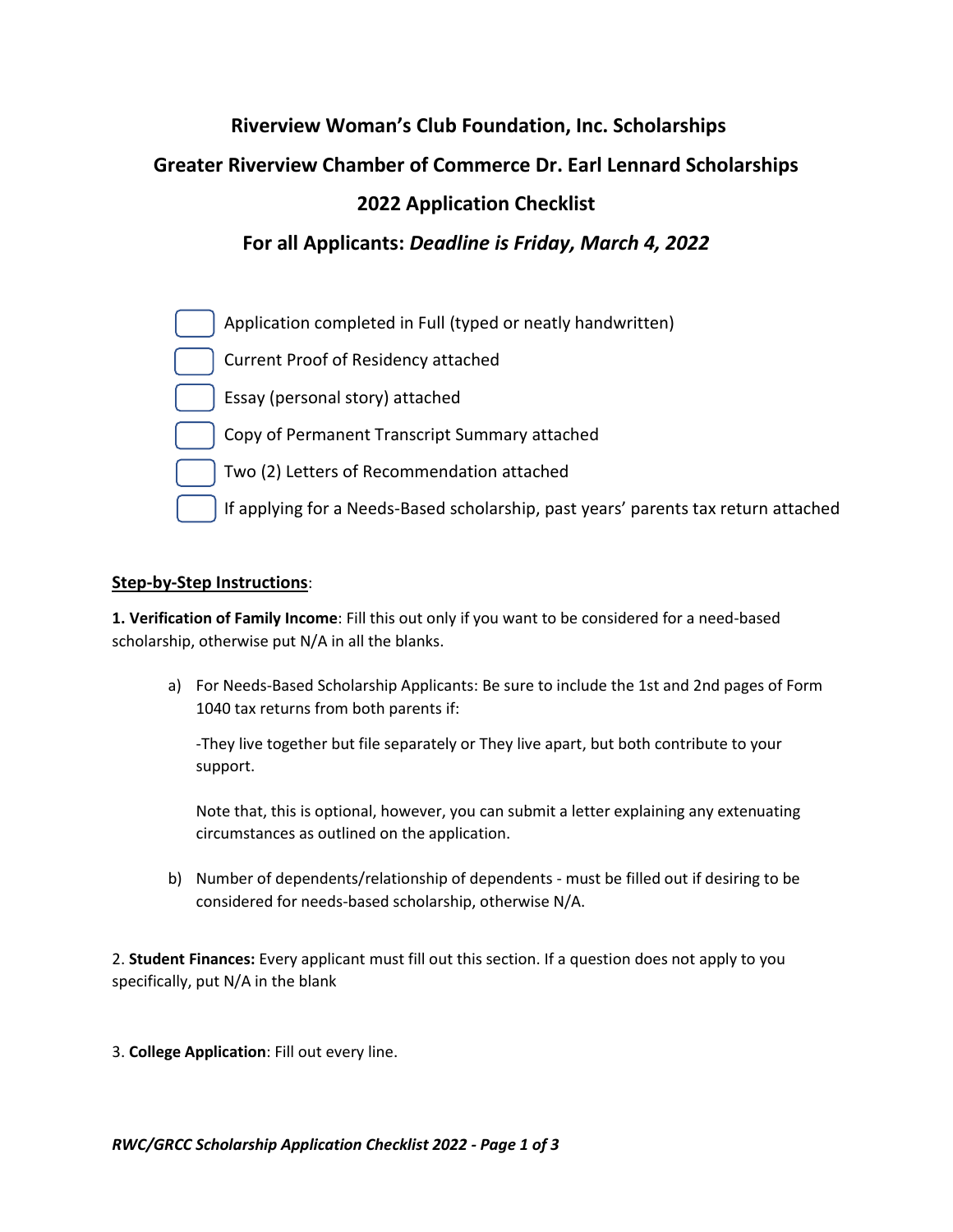4. **References**: Give the name of each reference that supplied you with a letter of recommendation and include their title and/or their relationship to you. Example: Mrs. Jane Doe, History Teacher, 10th grade.

### 5. **Academic Standing:**

- **Class Rank** (This is found on your transcript summary or your college & career counselor can
- help you)
- **Un-weighted & weighted GPA** (Can also be found on your transcript summary)
- **Composite ACT Score / Combined SAT Score**: Please include both if you took them. If you didn't and are applying for a Trade School Scholarship just put N/A in the blanks.
- **Dual Enrollment**: Please let us know if you are or have been dual-enrolled at a community college while attending high school.
- **High School Magnet Program**: Please let us know if you are enrolled in a high school magnet program and the program name.

6. **Community Service Hours:** Provide total Community Service hours along with a detail listing of community service provided. Please attach a separate sheet if more room is needed.

7**. Transcript**: Everyone must submit a transcript (provided by guidance counselor).

8. **School Related Academic Activities:** List the school-related academic activity along with role, any awards and years participated. Only fill out those blanks, where applicable to you. If you need additional space, attach a separate sheet of paper.

Example

| Activity/Organization         | Member, Office/Leadership |            |  |
|-------------------------------|---------------------------|------------|--|
|                               | Position, List Awards     | Year(s)    |  |
| Orchestra                     | Member                    | 02.03      |  |
| <b>National Honor Society</b> | Award                     | 02, 03, 04 |  |

9. **School Related Extra-Curricular Activities:** List the school-related extra-curricular activity along with role, any awards and years participated. Only fill out those blanks, where applicable to you. If you need additional space, attach a separate sheet of paper.

Examples:

| Activity/Organization | Member, Office/Leadership |         |
|-----------------------|---------------------------|---------|
|                       | Position, List Awards     | Year(s) |
| JV Soccer             | Member                    | 02, 03  |
| <b>Varsity Soccer</b> | <b>Team Captain</b>       | 04      |
| Varsity Letter        | Award                     | 04      |

*RWC/GRCC Scholarship Application Checklist 2022 - Page 2 of 3*